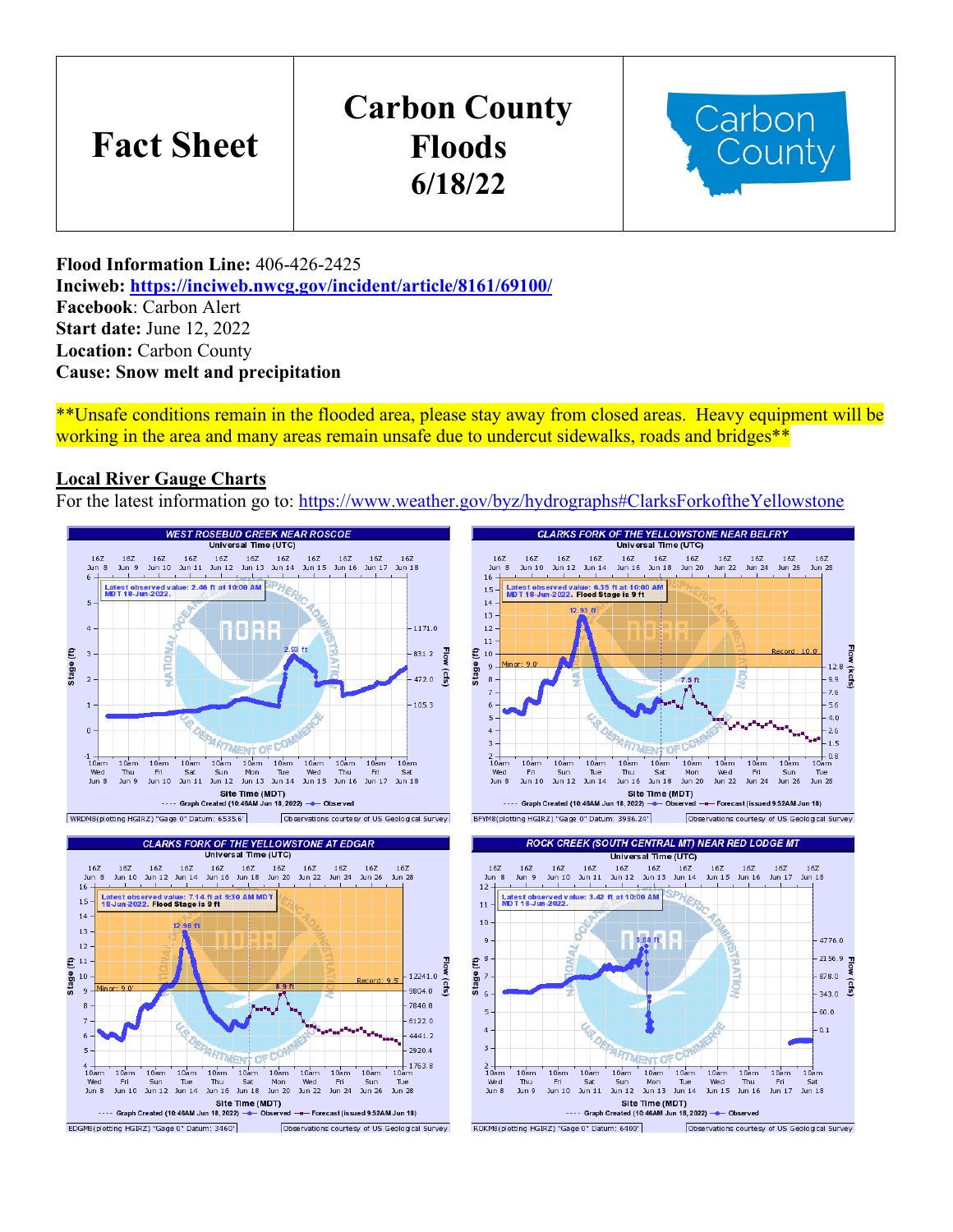**Weather:** Hot temperatures persist across the County Saturday, 6/18, with temperatures expected in the 80s and 90s depending on location. Cooler temperatures and precipitation are forecasted for Sunday and Monday, 6/19- 6/20. River levels are being monitored with the changing conditions.

**Evacuation Shelters:** The American Red Cross has setup evacuation shelters at the Red Lodge Fairgrounds and Fromberg High School (Food and supplies only). Numerous individuals are sleeping at the Red Cross shelter located at the Red Lodge Fairgrounds.

**Current evacuation orders in effect:** No evacuation orders in effect. The Fromberg area is still under an evacuation warning, which will remain in place through the weekend.

**Custer Gallatin NF Closure:** The Beartooth, Yellowstone and Gardiner Ranger Districts are under an emergency public safety closure. Forest Service personnel are focused on life, human safety, and property, including helping local counties and assessing critical infrastructure across those three districts. Additional information on this closure order can be found on the Custer Gallatin webpage here: [https://www.fs.usda.gov/alerts/custergallatin/alerts-notices.](https://www.fs.usda.gov/alerts/custergallatin/alerts-notices)

**Boil Water Order:** The boil order for the community of Edgar has been lifted. All drinking water from the tap in Red Lodge and Fromberg should be boiled before use. Public Works has re-established water service to parts of the affected area in Red Lodge. Areas in the southeast part of Red Lodge remain without water. Additional repairs are being made to re-establish the area effected.

**Red Lodge Community Update:** County crews pulled out the damaged Meeteetse Trail Bridge on Friday, 6/17. A temporary bridge is on order. Additional temporary bridges are on order and will be deployed to areas in need upon arrival.

On Friday, 6/17, Senator Jon Tester visited Carbon County to meet with officials and tour flood damage and response efforts.

On Saturday, 6/18, Representative Matt Rosendale visited Carbon County to meet with officials and tour flood damage and response efforts.

Highway 308 to Bearcreek/Belfry is open to the public.

Equipment operators stabilized the  $19<sup>th</sup>$  St. bridge, to be used for emergency response efforts and local traffic only. Highway 212 south of Red Lodge is open to local traffic only.

National Guard and local law enforcement are in the area to help manage traffic.

Areas in the southeast part of Red Lodge remain without water. Crews are working to assess extent of the damage, and repair issues to re-establish water service to the affected area.

Two large dumpsters are located at Red Lodge Recycling. Additional dumpsters have been ordered. Items damaged by the flood should be broken down to the smallest size possible and brought to the dumpsters. If dumpsters are full, do not leave items on the ground.

Organic matter (i.e. tree branches) may be brought to the Red Lodge Fire Rescue Training Center, open 12-7 pm, located at 228 Highway 78.

**Fromberg Community Update:** The volunteer coordinator from Red Lodge visited Fromberg on Friday, 6/18, to help organize volunteer efforts, including outreach and prioritization of needs.

The local bridge has been inspected and approved for use.

The sewer plant is up and running with no major water leaks.

City water is being re-established, with a single well running at this time.

An information board was posted in Fromberg Friday, 6/17, to provide non-digital information to the community.

Food and water are available at the Fromberg High School.

Two dumpsters are now located at the baseball field. Items damaged by the flood may be broken down to the smallest size possible and brought to the dumpsters. If dumpsters are full, do not leave items on the ground.